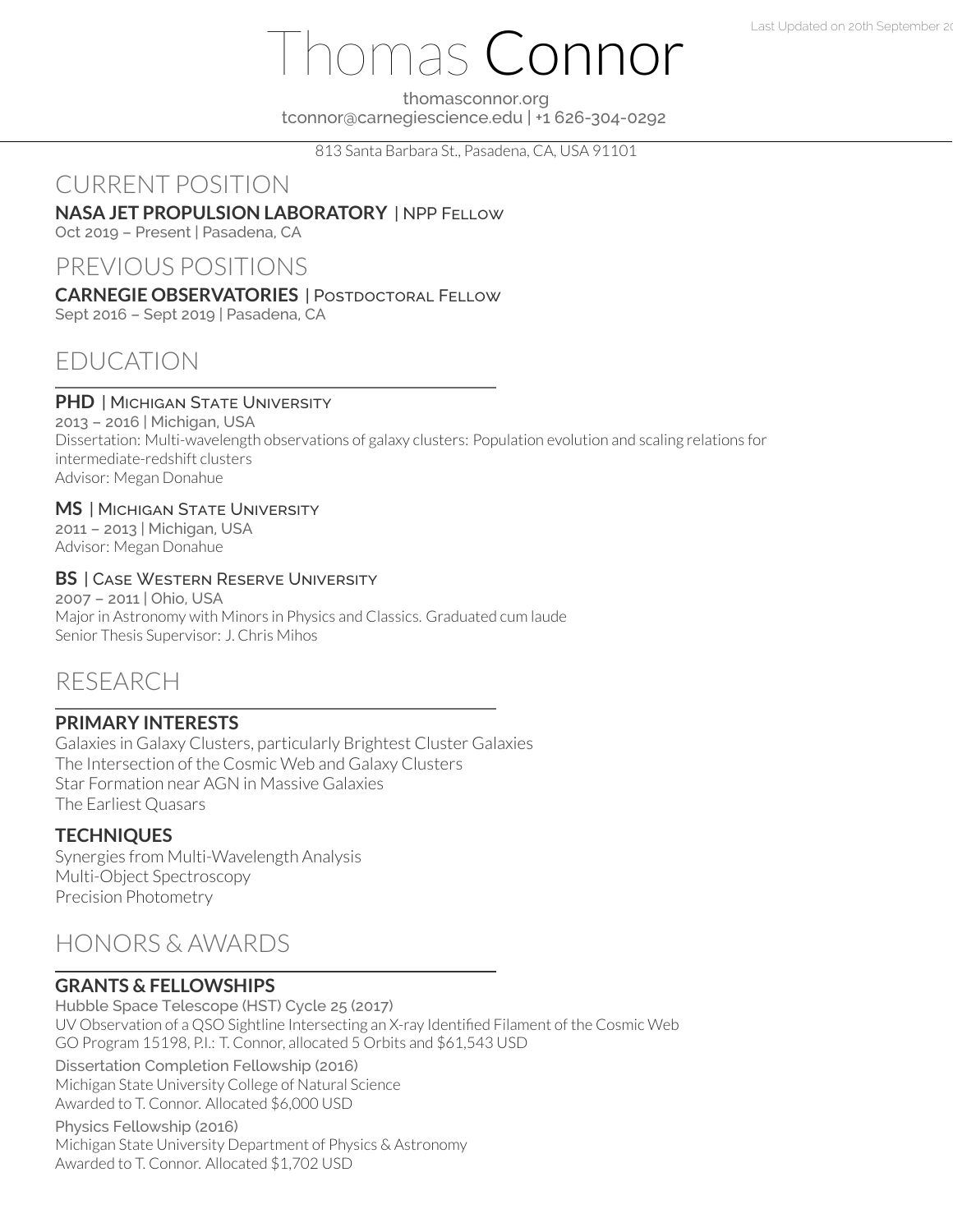## **AWARDS**

Kaplan Award (2016) Awarded for the best presentation of the year at the MSU Physics Grad Organization lunch talks Best Graduate TA Award (2012) Awarded for the best graduate teaching assistant of the year in the MSU Department of Physics and Astronomy Peter Witt Scholarship (2009) CWRU scholarship honoring students who have shown a dedication to community involvement Case Alumni Association Scholarship (2009) Awarded to CWRU students majoring in STEM based on merit, need, and skills

# VOLUNTEER & LEADERSHIP

## **COMMITTEES & ORGANIZATIONS**

Carnegie Institution Postdoctoral Association | Representative (2017 - 2019) PGO Inclusivity Task Force | Founding Member (2016) AAS Early Career Advisory Board | Founding Member (2015 - Dissolution)

## **SERVICE**

Hubble Space Telescope Proposal Reviewer (2017, 2018) Chambliss Award Judge – AAS Meeting (2016, 2019) Graduate Student Mentor (2012 - 2015) REU Graduate Mentor (2013)

# TEACHING EXPERIENCE

Guest Instructor | Michigan State University (2015) AST 308: Galaxies & Cosmology Instructor | MST@MSU Camp (2013) Instructor | Michigan State University (2011-2013) ISP 205L: Visions of the Universe Lab Teaching Assistant | Case Western Reserve University (2009 - 2011) ASTR 201: Stars and Planets ASTR 202: Galaxies and the Universe ASTR 204: Einstein's Universe ASTR 206: Life in the Universe

## OBSERVING EXPERIENCE

## **FACILITIES OPERATED**

Magellan Telescopes (6.5 m) IMACS, IMACS-GISMO, LDSS3, MagE, FIRE, FourStar SOAR Telescope (4.1 m) Goodman, SOI, Spartan Irénée du Pont Telescope (2.5 m) Direct CCD, Echelle, WFCCD CWRU Burrell-Schmidt Telescope (0.61 m)

## **DATA REDUCED & ANALYZED**

Hubble Space Telescope WFC3, ACS: Imaging Data Chandra X-ray Observatory Quasar spectra XMM-Newton EPIC: Galaxy Clusters Magellan Telescopes IMACS, IMACS-GISMO, LDSS3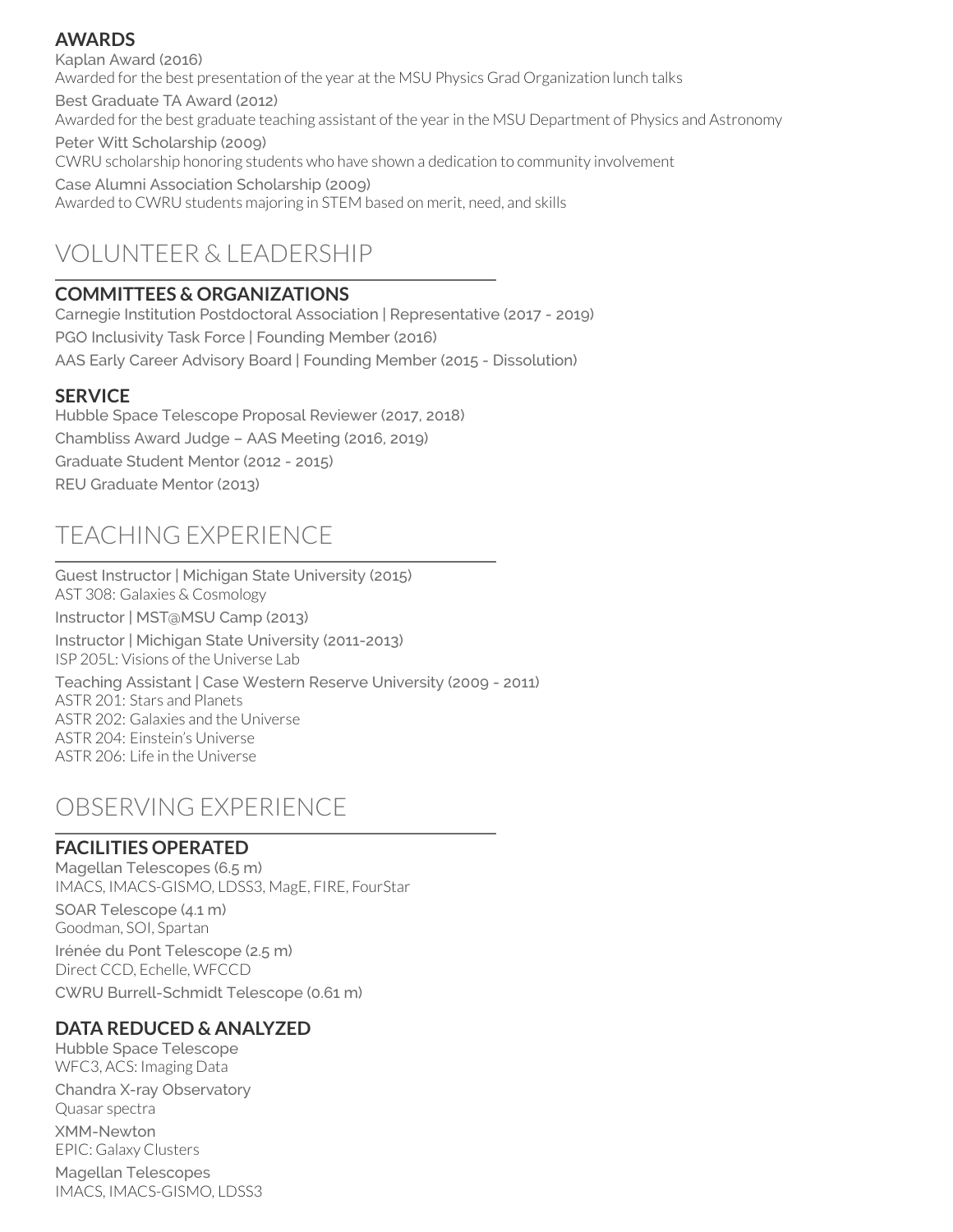SOAR Telescope (4.1 m) Goodman, SOI Irénée du Pont Telescope (2.5 m) Direct CCD

# PUBLICATIONS

## **PRIMARY PUBLICATIONS** FIRST OR SECOND AUTHOR

10 Total

1. Connor, Thomas; Eduardo Bañados, Daniel Stern, Roberto Decarli, Jan-Torge Schindler, Xiaohui Fan, Emanuele Paolo Farina, Chiara Mazzucchelli, John S. Mulchaey, Fabian Walter.

"Two X-ray Sources in a *z ∼* 6*.*2 Quasar/Galaxy Merger." 2019d, ApJL, submitted

2. Connor, Thomas; Fakhri S. Zahedy, Hsiao-Wen Chen, Thomas J. Cooper, John Mulchaey, Alexey Vikhlinin.

"COS Observations of the Cosmic Web: A Search for the Cooler Components of a Hot, X-ray Identified Filament." 2019c, ApJL, accepted

3. Connor, Thomas; Kelson, Daniel D.; Blanc, Guillermo A.; Boutsia, Konstantina.

"Assembling a RELIC at Redshift 1: Spectroscopic Observations of Galaxies in the RELICS Cluster SPT-CLJ0615*−*5746." 2019b, ApJ, 878, 66

4. Connor, Thomas; Kelson, Daniel D.; Donahue, Megan; Moustakas, John.

"On the Origin of the Scatterin the Red Sequence: An Analysis of Four CLASH Clusters." 2019a, ApJ, 875, 16

5. Connor, Thomas; Kelson, Daniel D.; Mulchaey, John; Vikhlinin, Alexey; Patel, Shannon G.; Balogh, Michael L.; Joshi, Gandhali; Kraft, Ralph; Nagai, Daisuke; & Starikova, Svetlana.

"Wide-Field Optical Spectroscopy of Abell 133: A Search for Filaments Reported in X-ray Observations." 2018, ApJ, 867, 25

6. Bañados, Eduardo; Connor, Thomas; Stern, Daniel; Mulchaey, John; Fan, Xiaohui; Decarli, Roberto; Farina, Emanuele P.; Mazzucchelli, Chiara; Venemans, Bram P.; Walter, Fabian; Wang, Feige; & Yang, Jinyi

"Chandra X-Rays from the Redshift 7.54 Quasar ULAS J1342+0928." 2018, ApJL, 856, 25

7. Connor, Thomas; Donahue, Megan; Kelson, Daniel D.; Moustakas, John; Coe, Dan; Postman, Marc; Bradley, Larry D.; Koekemoer, Anton M.; Melchior, Peter; Umetsu, Keiichi; & Voit, G. Mark

"Crowded Field Galaxy Photometry: Precision Colors in the CLASH Clusters." 2017, ApJ, 848, 37

8. Donahue, M; Connor, Thomas; Voit, G. Mark; & Postman, Marc

"Observations of Ly*α* and O VI: Signatures of Cooling and Star Formation in a Massive Central Cluster Galaxy." 2017, ApJ, 835, 216

9. Donahue, M; Connor, Thomas; Fogarty, Kevin; Li, Yuan; Voit, G. Mark; Postman, Marc; Koekemoer, Anton; Moustakas, John; Bradley, Larry; & Ford, Holland "Ultraviolet Morphology and Unobscured UV Star Formation Rates of CLASH Brightest Cluster Galaxies." 2015, ApJ, 805, 177

10. Connor, Thomas; Donahue, Megan; Sun, Ming; Hoekstra, Henk; Mahdavi, Andisheh; Conselice, Christopher J.;& McNamara, Brian "Scaling Relations and X-Ray Properties of Moderate-luminosity Galaxy Clusters from 0*.*3 *< z <* 0*.*6 with XMM-Newton." 2014, ApJ, 794, 48

## **SECONDARY PAPERS** CO-AUTHORED PAPERS, PUBLISHED OR SUBMITTED

10 Total

11. Husemann, B.; Scharwächter, J.; Davis, T. A.; Pérez-Torres, M.; Smirnova-Pinchukova, I.; Tremblay, G. R.; Krumpe, M.; Combes, F.; Baum, S. A.; Busch, G.; Connor, Thomas; Croom, S. M.; Gaspari, M.; Kraft, R. P.; O'Dea, C. P.; Powell, M.; Singha, M.; Urrutia, T.

"The Close AGN Reference Survey (CARS). A massive multi-phase outflow impacting the edge-on galaxy HE1353-1917." 2019, A&A, in press

12. Chen, P.; Dong, S.; Stritzinger, M.D.; Holmbo, S.; Strader, J.; Kochanek, C.S.; Peng, E.W.; Benetti, S.; Bersier, D.; Brownsberger, S.; Buckley, D.A.H.; Gromadzki, M.; Moran, S.; Pastorello, A.; Aydi, E.; Bose, S.; Connor, Thomas; Elias-Rosa, N.; French, K.D.; Holoien, T.W.S.; Mattila, S.; Shappee, B.J.; Stark, A.A.; Swihart, S.J. " The Most Rapidly-Declining Type I Supernova 2019bkc/ATLAS19dqr." 2019, ApJL, submitted

13. Holoien, T.W.S.; Vallely, P.J.; Auchettl, K.; Stanek, K. Z.; Kochanek, C.S.; French, K.D.; Prieto, J.L.; Shappee, B.J.; Brown, J.S.; Fausnaugh, M.M.; Dong, S.; Thompson, T.A.; Neustadt, J.M. M.; Cacella, P.; Brimacombe, J.; Beaton, R.L.; Boutsia, K.; Chomiuk, L.; Connor, Thomas; Morrell, N.; Newman, A.B.; Rudie, G.C.; Shishkovsky, L.; & Strader, J.

"Discovery and Early Evolution of ASASSN-19bt, the First TDE Detected by TESS." 2019, ApJ, submitted

14. Grossova, R.; Werner, N.; Rajpurohit, K.; Mernier, F.; Lakhchaura, K.; Gabanyi, K.; Canning, R. E. A.; Nulsen, P.; Massaro, F.; Sun, M.; Connor, Thomas; King, A.; Allen, S. W.; Lyn-Salmon Frisbie, R.; Donahue, M.; & Fabian, A. C.

"Powerful AGN jets and unbalanced cooling in the hot atmosphere of IC 4296." 2019, MNRAS, accepted

15. Juráñová, A.; Werner, N.; Gaspari, M.; Lakhchaura, K.; Nulsen, P. E. J.; Sun, M.; Canning, R. E. A.; Allen, S. W.; Simionescu, A.; Oonk, J. B. R.; Connor, Thomas; & Donahue, M.

"Cooling in the X-ray halo of the rotating, massive early-type galaxy NGC 7049." 2019, MNRAS, 484, 2886

16. Lakhchaura, K.; Werner, N.; Sun, M.; Canning, R. E. A.; Gaspari, M.; Allen, S. W.; Connor, Thomas; Donahue, M.; & Sarazin, C.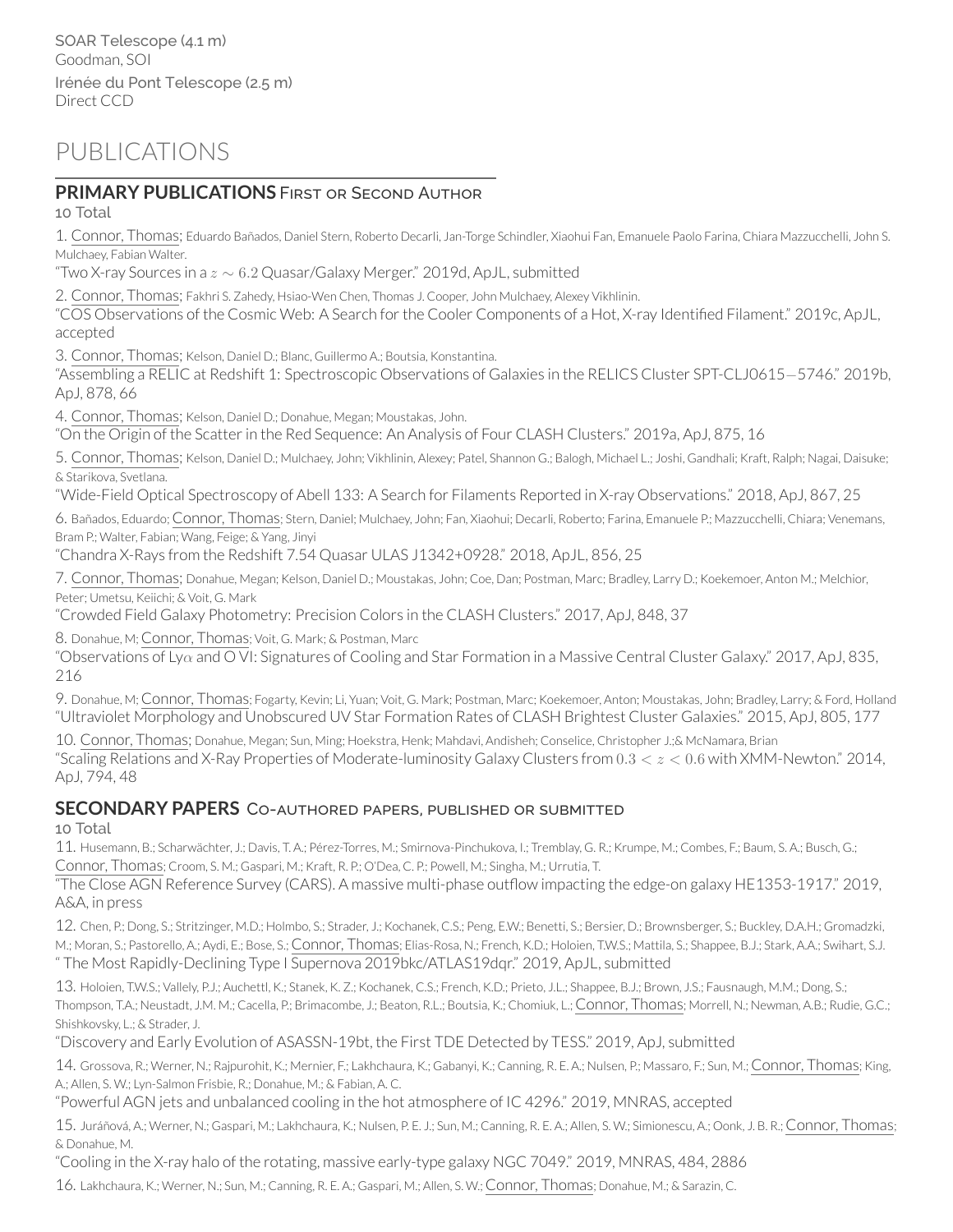"Thermodynamic properties, multiphase gas and AGN feedback in a large sample of giant ellipticals." 2018, MNRAS, 481, 4472

17. DeMaio, Tahlia; Gonzalez, Anthony H.; Zabludoff, Ann; Zaritsky, Dennis; Connor, Thomas; Donahue, Megan; Mulchaey, John S.

"Lost but not forgotten: intraclusterlight in galaxy groups and clusters." 2018, MNRAS, 474, 3009

18. Morrison, Heather L.; Ma, Zhibo; Clem, James L.; An, Deokkeun; Connor, Thomas; Schechtman-Rook, Andrew; Casagrande, Luca; Rockosi, Constance; Yanny, Brian; Harding, Paul; Beers, Timothy C.; Johnson, Jennifer A.; & Schneider, Donald P.

"Globular and Open Clusters Observed by SDSS/SEGUE: The Giant Stars." 2016, AJ, 151, 7

19. Fogarty, Kevin; Postman, Marc; Connor, Thomas; Donahue, Megan; & Moustakas, John.

"Star Formation Activity in CLASH Brightest Cluster Galaxies." 2015, ApJ, 813, 117

20. Werner, N.; Oonk, J. B. R.; Sun, M.; Nulsen, P. E. J.; Allen, S. W.; Canning, R. E. A.; Simionescu, A.; Hoffer, A.; Connor, Thomas; Donahue, M.; Edge, A. C.; Fabian, A. C.; von der Linden, A.; Reynolds, C. S.; Ruszkowski, M..

"The origin of cold gas in giant elliptical galaxies and its role in fuelling radio-mode AGN feedback." 2014, MNRAS, 439, 2291

# OUTREACH HIGHLIGHTS

Mt. Wilson STEM Program (2018 - Present) Taught middle and high school students at Mt. Wilson Observatory Carnegie Observatories Open House (2016 - Present) Planned, organized, and ran spectroscopy activity at yearly open house Astronomy on Tap – Lansing (2015-2016) Gave public talk, coordinated social media during events Public Nights - MSU Campus Observatory (2011-2014) Operated telescopes and engaged with members of the public Science Olympiad – CWRU (2010 - 2011) and MSU (2012) Wrote, proctored, and graded exams

Very Large Array tour guide (2010) Gave tours of the Very Large Array facilities to visitors

# TELESCOPE ALLOTMENT

Hubble Space Telescope PI: #15198 – 5 orbits with the Cosmic Origins Spectrograph (2017) Co-I: #15308 – 6 orbits with ACS / WFC3 (2017)

Chandra X-ray Observatory Co-I: #20700106 – 277 ks to study a radio-bright quasar(2018) Co-I: #21700027 – 120 ks to study an obscured quasar(2019)

XMM-Newton Observatory Co-I: #084274 – 146 ks to study a high-z quasar companions (2018)

Magellan Telescopes PI: 24.5 Nights Awarded (2017-2019) Co-I: 2 Nights Awarded (2017)

Irénée du Pont Telescope PI: 12 Nights Awarded (2017-2019)

## PRESENTATIONS

## **TALKS**

X-rays from the Cosmic Web: The Case of Abell 133 (Sept 2019) X-ray Astronomy 2019, Bologna, Italy Observing the Cosmic Web at the Cluster Boundary (Jan 2019) Winter AAS Meeting, Washington, USA Building a Galaxy Cluster (Oct 2018) University of Alabama at Huntsville Physics Seminar, Huntsville, Alabama, USA Cosmic Filaments & AXIS (Aug 2018) AXIS Summer Workshop, Washington, D.C., USA Optical Observations of Cluster Filaments (June 2018) Alabama WHIM 2018, Alabama, USA